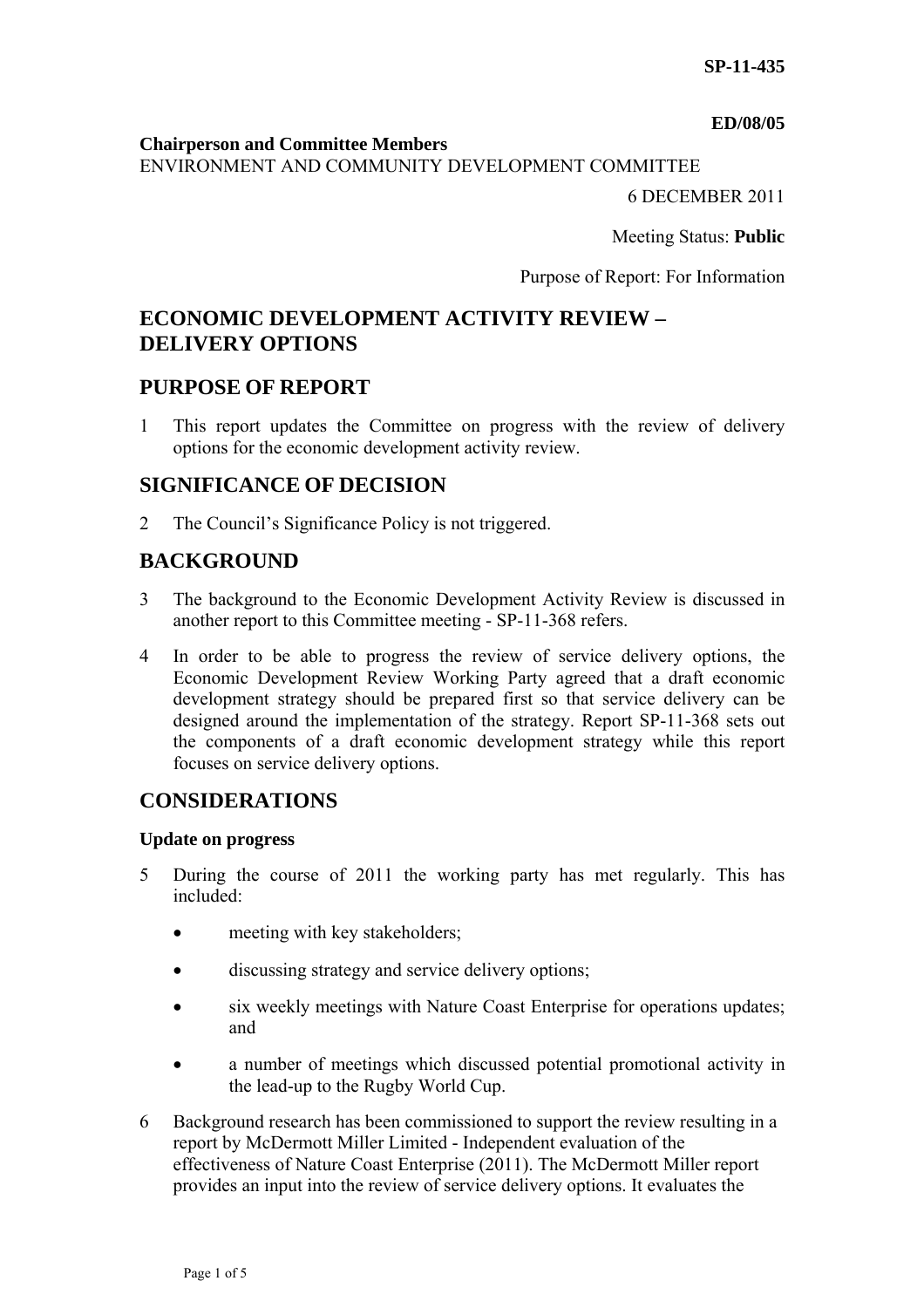outcomes achieved through the contracts with Nature Coast Enterprise (NCE). The contracts with NCE cover the majority of Council's investment in service delivery for tourism and economic development.

7 The working party has decided it needs more time to assess the possible service delivery options. An update is provided below but the full review of service delivery options will be reported to the first Committee meeting in 2012 (2 February).

#### **Service delivery options**

- 8 The working party is considering three main options in terms of service delivery:
	- Retain the status quo which is a combination of in-house delivery and contracted service delivery through Nature Coast Enterprise, the Horowhenua and Kāpiti Coast Economic Development Agency and Te Arahanga o Ngā Iwi (Kāpiti Horowhenua Māori Economic Development agency);
	- Contract out the entire economic development activity function other than high level strategic work and contract management; and
	- A combination of increased in-house delivery and contestable contracts for service delivery for specific activities.

#### **Independent evaluation of Nature Coast Enterprise**

- 9 Councillors have received a copy of the final draft of the McDermott Miller report. This report has subsequently been finalised. Its contents should not be construed as formal advice to Council on a recommended way forward. NCE has reviewed the report and commented on matters of fact and interpretation but it has not seen the recommendations.
- 10 The McDermott Miller report highlights some issues with the terms of the contracts with NCE. It is very difficult to establish clear links between NCE activity, outputs required by the contracts and tangible economic development and tourism outcomes for the Kāpiti Coast.
- 11 While the Council provides a substantial amount of funding to NCE, it has little or no control over its activities other than what is specified in the contract. As the contracts have been relatively weak, the Council's capacity to influence activities has also been relatively weak and ineffective. The governance structure of the NCE Board has also contributed to this outcome.
- 12 McDermott Miller concluded that NCE has not made substantial progress on the number one outcome stipulated in the contract - "The District has a coherent and cohesive multi-dimensional strategic plan for enhancing sustainable economic development". Reasons for this include:
	- the Horowhenua Kapiti Economic Development Strategy 2007 underlies the outcomes stipulated in the contract, and while under review in Kāpiti Coast District it has not yet been superseded. However, there is little or no mention of it in NCE's Strategic Plan, Business Plans, Annual Plans and Performance Against Contract Reports;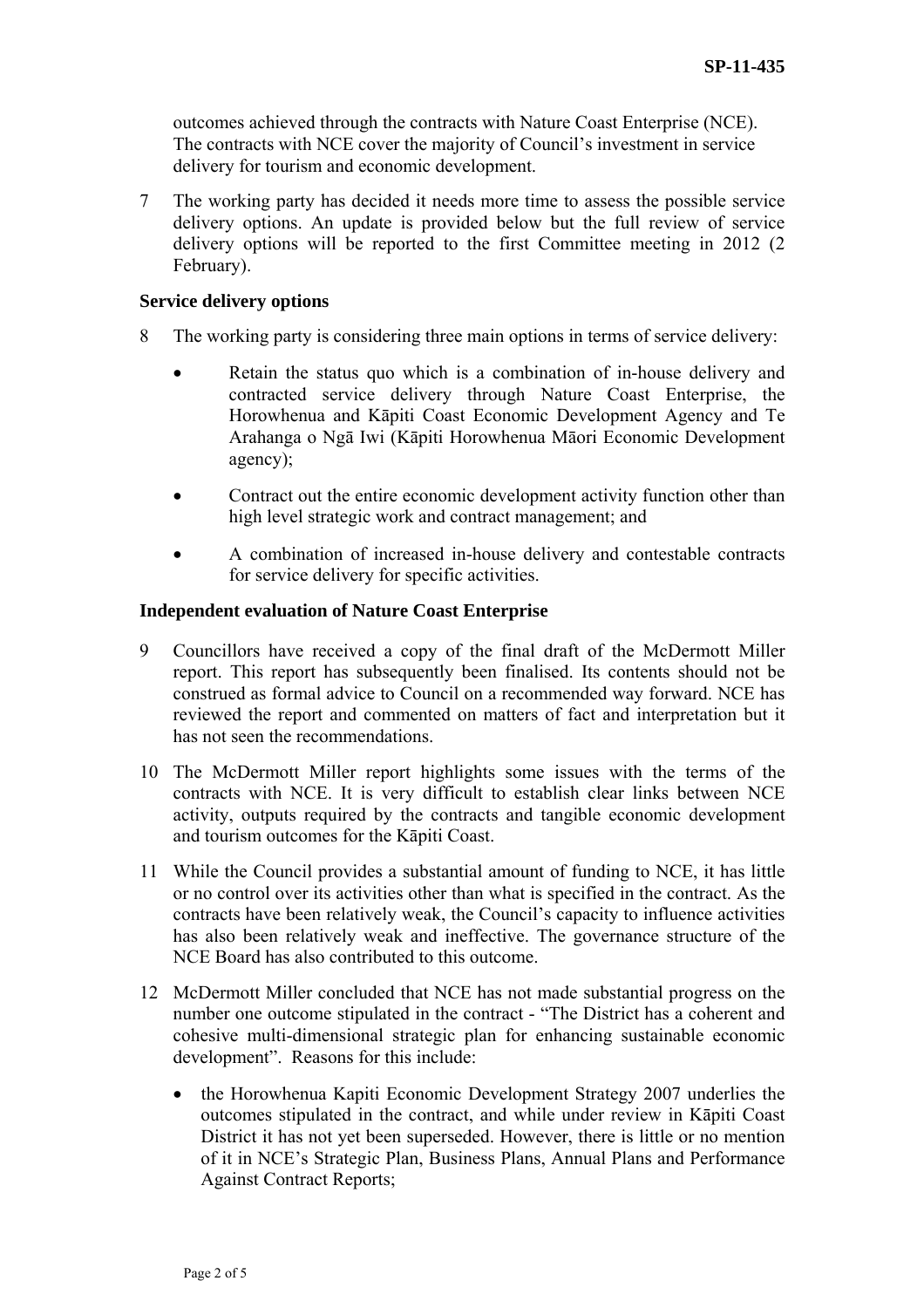- the business survey, undertaken as part of the evaluation, points to both a perceived lack of effective economic leadership in the Kāpiti Coast District and of an effective economic strategy.
- 13 The evaluation concluded that:
	- The large majority of NCE expenditure in Kāpiti has been spent on tourism outcomes. The relative position of the tourism sector in Kāpiti to the rest of the region has been maintained. This is positive but it is difficult to link between NCE activities to that success.
	- NCE has been effective in providing networking opportunities for Kāpiti Coast-Horowhenua businesses. This, along with its "business engagement" activities appears to be its most substantial contribution towards delivery of economic development outcomes in Kāpiti Coast-Horowhenua.
	- The causal link between NCE's networking and other activities and the positive performance of the Kāpiti Coast economy is not clear. Establishing these direct links to outcomes from networking activities is generally difficult. However, a direct link seems unlikely given the very limited resources committed by NCE to economic development outcomes, relative to the number of businesses (some 4,800) in Kāpiti Coast. Most of these are neither members of, nor engaged with, NCE. NCE has about 98 members in Kāpiti though it is likely that it supports businesses which are not members as well.

#### **Relationship of review to regional economic development initiatives**

- 14 The Wellington Regional Strategy (WRS) is a sustainable growth strategy that aims to make Greater Wellington an internationally competitive region which attracts skills and investment by offering a great lifestyle and job opportunities supported by a strong economy. In August 2007 the Council agreed to sign the Wellington Regional Strategy Multilateral Agreement. This sets out the protocols around the establishment, role, and operation of the WRS Committee established by Greater Wellington Regional Council (GWRC.) It also details the funding of activities, including economic development, under the umbrella of the WRS. It effectively commits the Kāpiti Coast District Council to participation in the implementation of the Wellington Regional Strategy until 30 June 2012.
- 15 Conditions of the Agreement include a review of the effectiveness of the WRS by 30 June 2011. This review has been completed and work is now underway on direction. It also stipulates that GWRC would cease to carry out the function of regional economic development (not usually an activity of a regional council) on 30 June 2012, unless otherwise determined.
- 16 Under the Agreement, GWRC sets a targeted regional economic development rate to fund the activities of Grow Wellington, the regional economic development agency charged with the delivery of the economic aspects of the WRS. Grow Wellington delivers a range of services and programmes to support business growth throughout the Wellington Region with the broad goal of increasing export potential. Key areas of activity are: facilitating the development of centres of excellence in specialist fields; working in priority regional sectors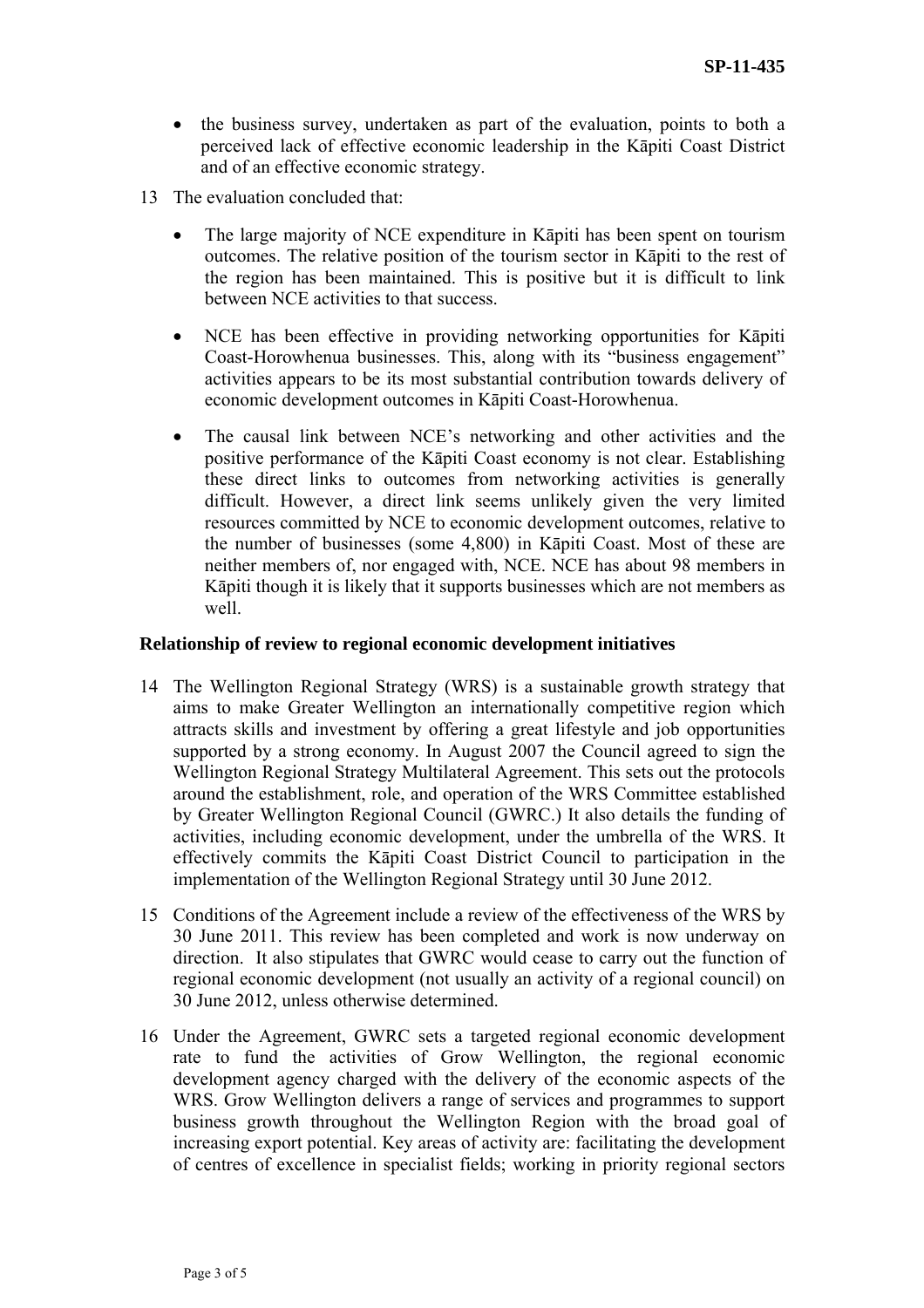with high potential for growth; and support and growth of individual businesses as the basis for future priority sectors and centres of excellence.

- 17 In the Kāpiti Coast District, Grow Wellington is active in the establishment of the Clean Technology Centre in Ōtaki as part of the regional Sustainable and Renewable Energy Centre of Excellence. Grow Wellington and Nature Coast Enterprise jointly fund a business growth manager who is responsible for supporting businesses at the Centre and attracting new businesses to the Centre. Other work Grow Wellington carries out in the regional priority sectors of food and beverage and primary industry has synergies with the focus area of food production and processing identified in the 2007 Kāpiti Horowhenua Economic Development Strategy.
- 18 In June 2011, the Council reaffirmed its commitment to the WRS including a focus on improving the accountability of Grow Wellington and strengthening governance of the Strategy and implementation.
- 19 Recent discussions in the Mayoral Forum have identified that a regional economic development strategy should be developed based around five key areas:
	- technology driven innovation including the Clean Technology Centre and Creative HQ;
	- investment for growth the creation of a capital markets forum;
	- world class infrastructure broadband, long-haul flights, the port, subregional infrastructure such as irrigation in the Wairarapa;
	- targeted marketing to attract business, investment and talent;
	- education and workforce development;
	- 'open for business'.
- 20 These key areas focus on a range of macro regional issues which no one territorial authority can address on its own. The strategy is expected to provide a framework within which specific local strategies can work and link to the regional initiatives. The direction and focus of the Wellington Regional Sustainable Economic Growth Strategy is complementary to the direction of the draft economic development strategy (SP-11-368 refers).

### Financial Considerations

21 The financial implications of the economic development activity review will be reported to the Committee on 2 February. Financial issues are also incorporated into the development of the 2012 Long Term Plan.

## Legal Considerations

22 There are no legal implications at this time.

Delegation